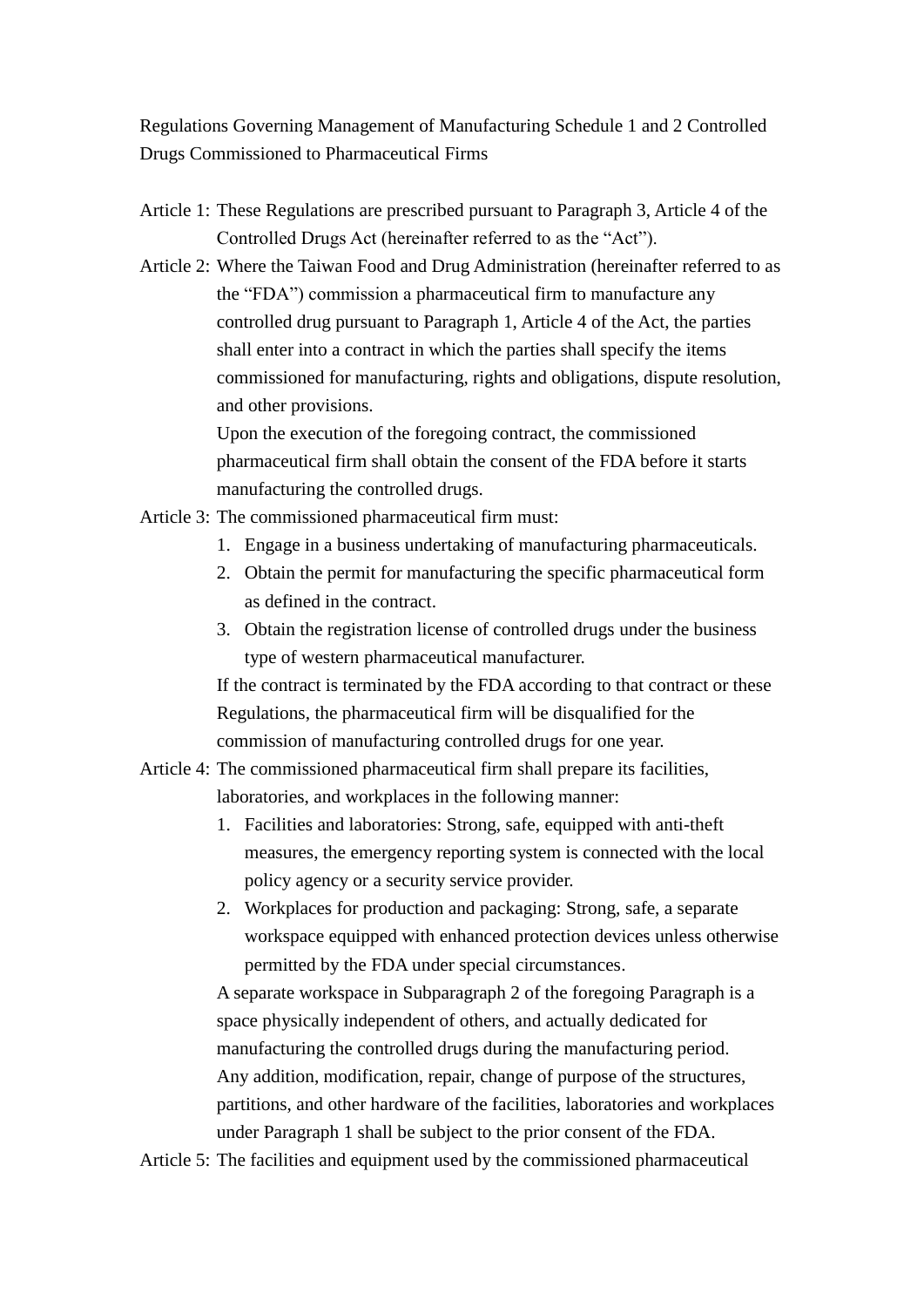firm shall be dedicated to manufacturing the controlled drugs during the actual period of commissioned manufacturing. The active pharmaceutical ingredients, semi-finished products and finished products shall be kept at a designate storage location, or a fixed cabinet with double door lock. The walls, doors, and cabinets at the storage locations under the foregoing Paragraph shall be made of stainless steel unless otherwise permitted by the FDA under special circumstances.

- Article 6: The commissioned pharmaceutical firm and its staff carrying out the production, packaging, quality control, security and management of the controlled drugs shall comply with the following requirements:
	- 1. The commissioned pharmaceutical firm shall submit the name list of its staff, and the authorization of processes and accesses, as well as any changes thereto, to the FDA for record before commencing the work.
	- 2. Each individual participating in the process shall understand the schedule of the controlled drugs, read the safety datasheets, and understand the hazards of the drugs before commencing the work.
	- 3. Each individual shall implement the safety management procedures established by the commissioned pharmaceutical firm, avoid inhaling, or have the eyes, skin or clothes contact with the drugs.
	- 4. Each individual carrying out the production and packaging process shall wear a work jumpsuit with no pockets.
	- 5. Anyone who has direct skin contact with the controlled drugs shall immediately wash their skin and make a record under the direction of the supervisor.
	- 6. Each individual on the name list under Subparagraph 1 shall be subject to a urine test for drug abuse conducted by the FDA according to the Regulations of Urine Specimen Collection for Certain Persons at least once per year.
- Article 7: The commissioned pharmaceutical firm shall specify and implement the controlled drugs safety and protection plan, which shall also be submitted to the FDA for record.

The foregoing plan shall cover the following aspects:

- 1. Access control and camera surveillance system at the workplaces and storage locations.
- 2. Process of transferring the controlled drugs.
- 3. Waste disposal of the workplaces and storage locations, and the recycling process of the controlled drugs.
- 4. 24-hour security guard services, who shall follow the work rules as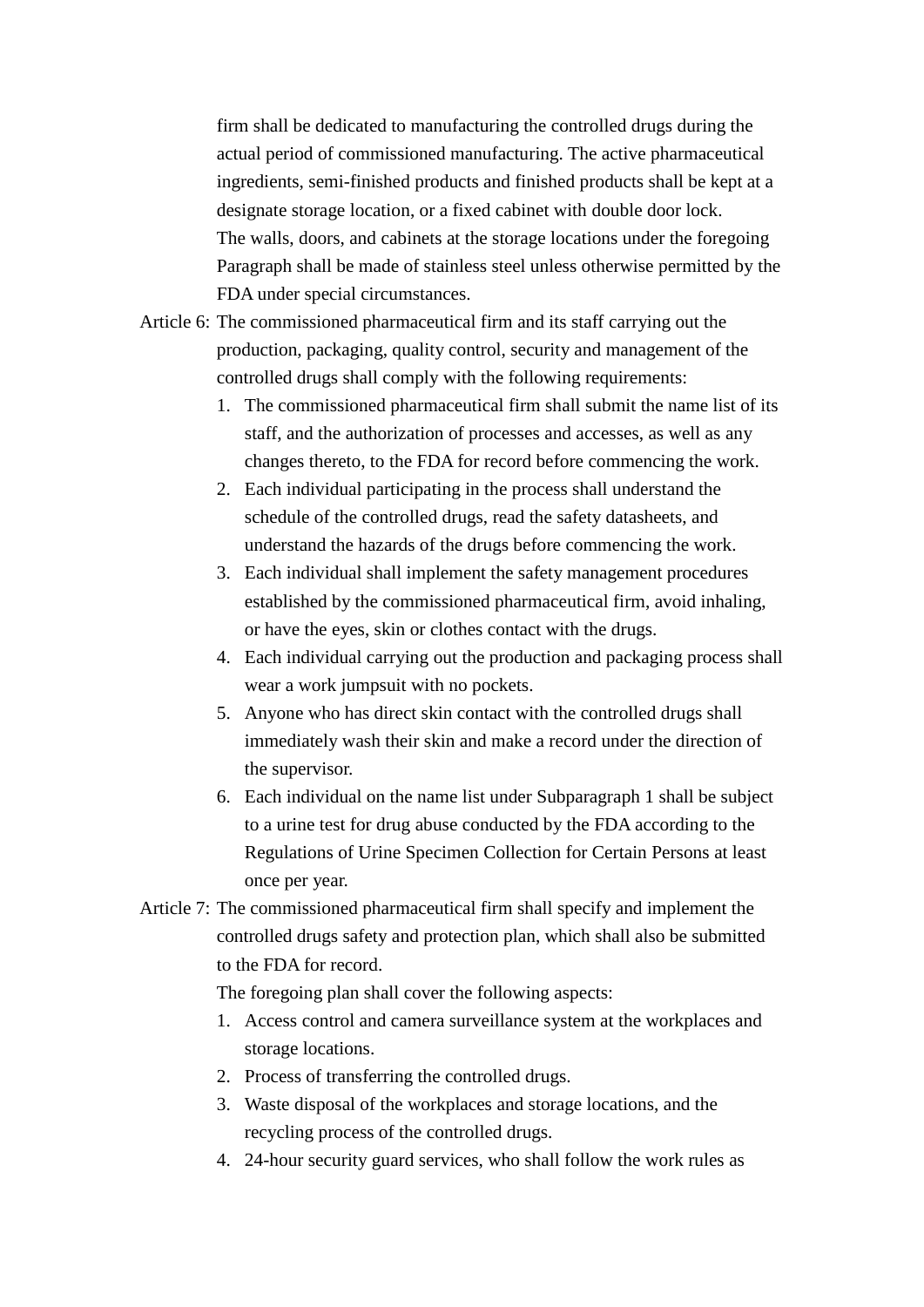below:

- (1) Confirm, register and conduct necessary inspection on any person accessing the workplaces and storage locations.
- (2) Immediately report any unusual event or alert at the workplaces and storage locations to the person designated by the commissioned pharmaceutical firm, and arrive at the scene to deal with the incident. Record the process and the result.
- 5. Police-community collaboration covenant or security service agreement with the local police agency or a security service provider.
- 6. Immediate reporting of any unusual access to the workplaces and storage locations, or any peril incident to the security office and the responsible person of the plant, and to the policy agency and the FDA as necessary.
- Article 8: The commissioned pharmaceutical firm shall install the control device, such as palm print, card, or other personnel identifier at the workplaces and storage locations of the controlled drugs. The device shall be able to store and provide printed records.
- Article 9: The commissioned pharmaceutical firm shall install digital surveillance cameras and equipment at the security office, workplaces and storage locations of the controlled drugs. The surveillance system shall be set up at the designated locations.

The surveillance cameras shall be installed, at least, at the entrances of the places where the containers of the controlled drugs are opened or sealed back, where the controlled drugs are produced, packaged, transported, stored, and exposed at the workplaces and storage locations. The digital surveillance cameras and equipment shall be installed surrounding and at the entrances of the commissioned pharmaceutical firm's buildings of the workplaces and storage locations of the controlled drugs. The surveillance system shall be installed at the security office.

- Article 10: The digital surveillance cameras and equipment and surveillance system shall meet the following criteria:
	- 1. The camera recording resolution and depth of field shall at least allow the clear facial recognition of a person.
	- 2. Maintenance shall be conducted properly. There shall be power outage prevention measures.
	- 3. The surveillance recording shall be in operation throughout the process and storage of the manufacturing of the controlled drugs, and continuous images provided with date and time displayed. Editing and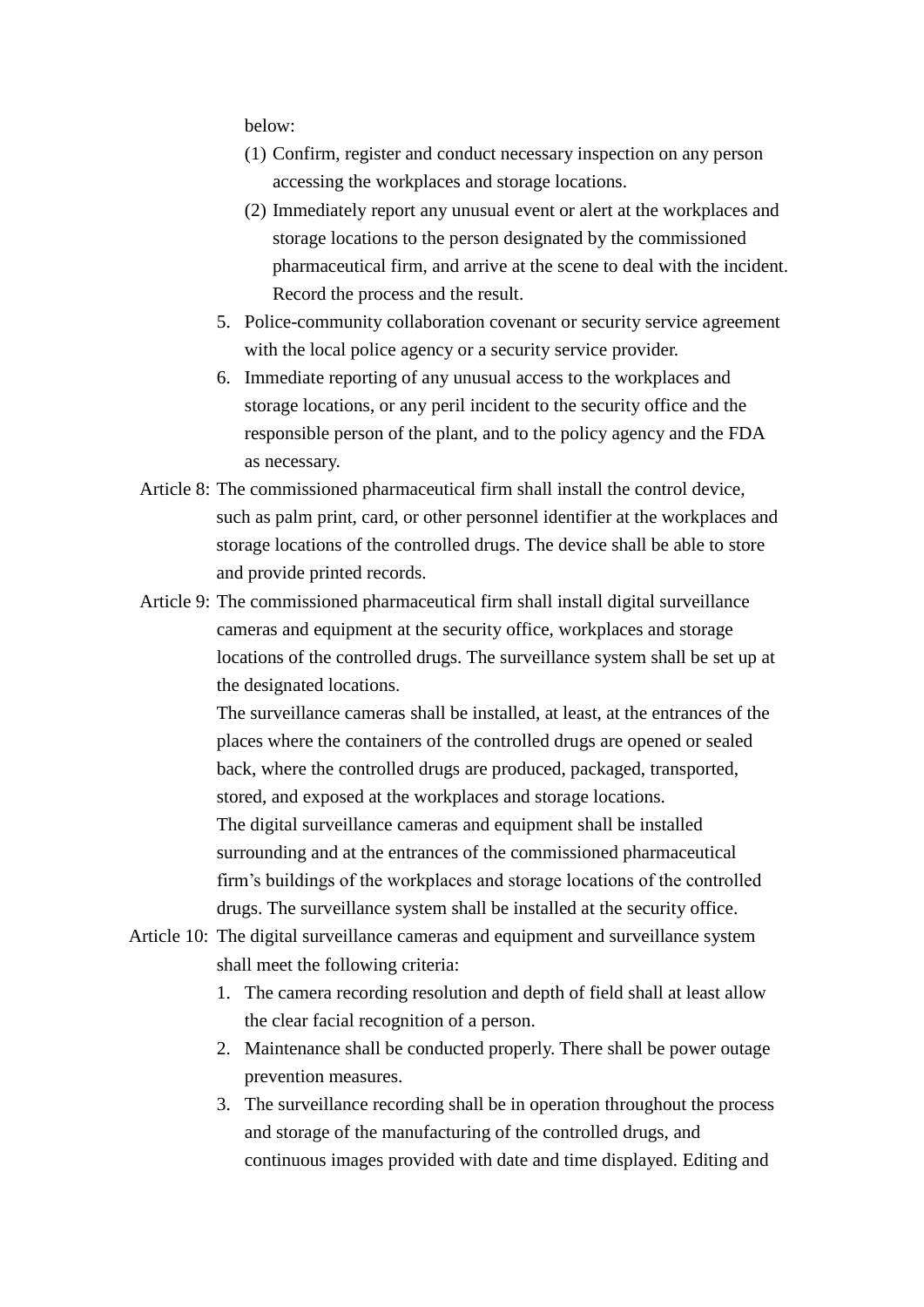reproduction are prohibited.

The commissioned pharmaceutical firm shall submit the digital file of the surveillance camera recording to the FDA along with the delivery of each batch.

- Article 11: The commissioned pharmaceutical firm shall specify the controlled drugs transfer procedures. Transfer between different buildings shall be recorded in the transfer report, which shall include the following information:
	- 1. Purpose of the transfer.
	- 2. Date and time of the transfer.
	- 3. Names of the outgoing and incoming buildings.
	- 4. Item name, material/batch number of the transferred item.
	- 5. Weight (quantity) confirmed by the processor in the presence of an FDA representative.
	- 6. Signatures of the processor, reviewer, and the FDA representative in the foregoing Subparagraph.
- Article 12: During the period of the commissioned manufacturing of the controlled drugs, the FDA shall appoint a representative to supervise the commissioned pharmaceutical firm on a daily basis. The appointed representative shall perform the following duties:
	- 1. After a production phase of the batch is completed and before the subsequent process starts, sign in the corresponding fields of the "Manufacturing Instruction and Records" and other forms jointly with the representative appointed by the commissioned pharmaceutical firm.
	- 2. Supervise the commissioned pharmaceutical firm finishing the cleaning of equipment and containers contacting the drugs immediately on the day the process has been completed.
	- 3. Finish the cleaning and records jointly with the supervisor of the commissioned pharmaceutical firm appointed under Subparagraph 5, Article 6.

The commissioned pharmaceutical firm shall cooperate with, and shall not circumvent, interfere with, or reject, the supervising by the person designated by the FDA.

Article 13: The FDA may conduct unscheduled inspections on the commissioned pharmaceutical firm pursuant to these Regulations. The commissioned pharmaceutical firm shall not circumvent, interfere with or reject such inspections.

> The FDA may invite the representatives of relevant agencies, experts or scholars to join the inspections in the foregoing Paragraph.